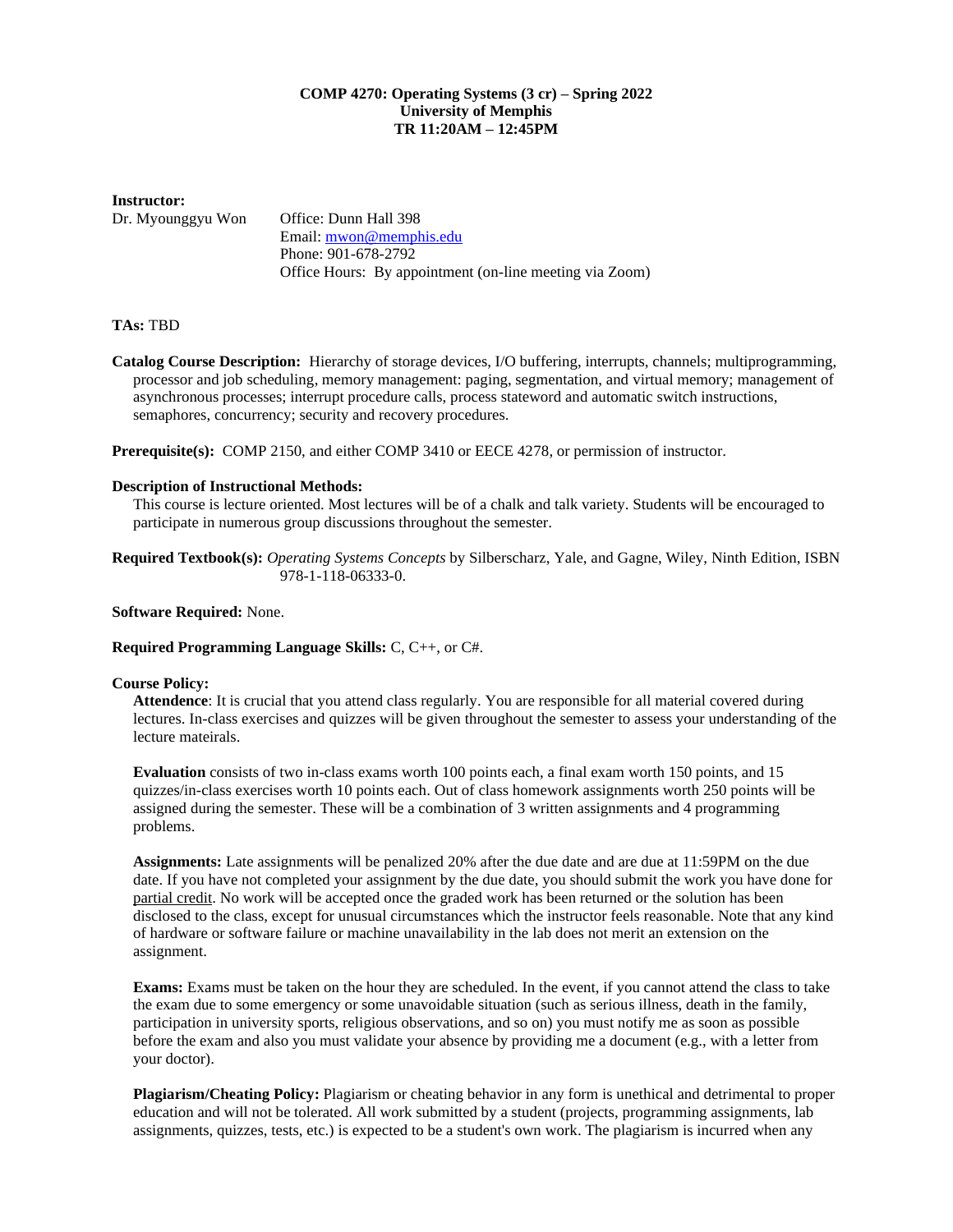part ofanybody else's work is passed as your own (no proper credit is listed to the sources in your own work) so the reader is led to believe it is therefore your own effort. Students are allowed and encouraged to discuss with each other and look up resources in the literature (including the internet) on their assignments, but appropriate references must be included for the materials consulted, and appropriate citations made when the material is taken verbatim. If plagiarism or cheating occurs, the student will receive a failing grade on the assignment and (at the instructor's discretion) a failing grade in the course. The course instructor may also decide to forward the incident to the University Judicial Affairs Office for further disciplinary action. For further information on U of M code of student conduct and academic discipline procedures, please refer to: <http://www.people.memphis.edu/~jaffairs/>

#### **ABET Learning Outcome:**

- 1. Recognize the role and responsibility of the operating system in the operation of a computer
- 2. Evaluate the processes and data structures used by the operating system to manage resources
- 3. Evaluate the operating system design components which provide an extended view of resources to processes
- 4. Analyze how the operating system and hardware cooperate to (i) boot a computer and (ii) start a process.
- 5. Analyze to identify how operating system avoid common operating system problems such as priority inversion, deadlock, etc.
- 6. Evaluate the Operating System design leading to user and kernel space.
- 7. Evaluate common operating systems services to perform tasks such as creation and deletion of processes and/or threads and communication between processes and/or threads.
- 8. Evaluate the various operating design methods which allow users to view view or change a running operating system's configuration.

#### **Expected Performance Criteria:**

Assessment Tools: Written Assignments, Programming Assignments, Quizzes/Exercises (Attendance and Participation), and Exams.

| <b>Programming Assignments (4)</b>                             | 150 |
|----------------------------------------------------------------|-----|
| <b>Written Assignments (3)</b>                                 | 100 |
| Quiz/In-class exercises (15)<br>(Attendance and Participation) | 150 |
| Midterm 1                                                      | 100 |
| Midterm 2                                                      | 100 |
| <b>Final Exam</b>                                              | 150 |
| <b>Total Points</b>                                            | 750 |

 $A+= 97.5\%, A:= 92.5\%, A:= 90\%$  $B_{+}$ :  $> = 85\%$ ,  $B_{\cdot}$ :  $> = 82.5\%$ ,  $B_{-}$ :  $> = 80\%$  $C_{+}$ :  $> = 75\%$ ,  $C_{-}$ :  $> = 72.5\%$ ,  $C_{-}$ :  $> = 70\%$  $D_{+}$ :  $>= 65\%$ ,  $D_{\cdot} \ge 62.5\%$  $F: < 62.5\%$ .

## **Exam Schedule:**

 Midterm 1: 3/1 Midterm 2: 4/5 Final: 5/5 (8:00am – 10:00am)